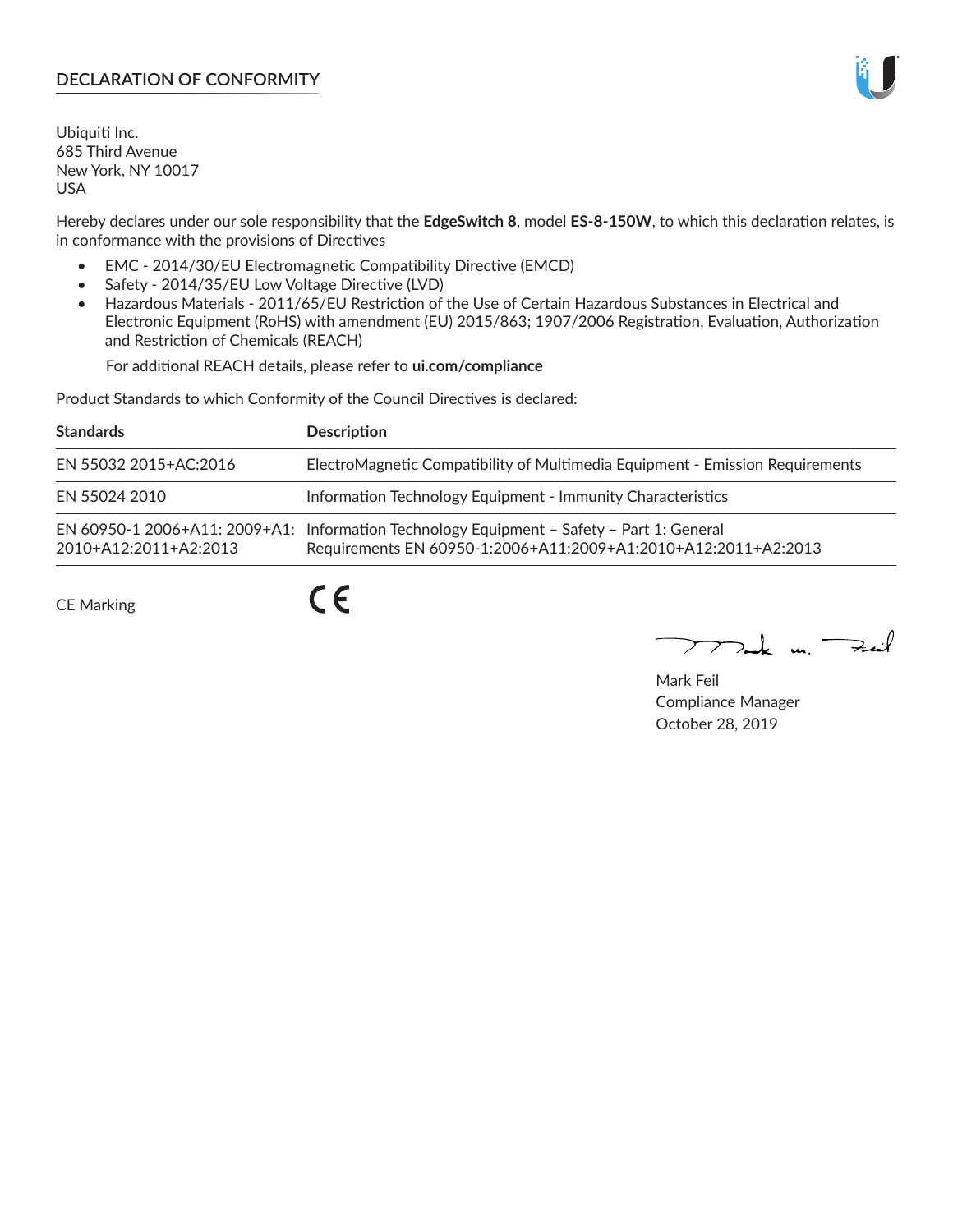# **DECLARATION OF CONFORMITY**



# **български** [Bulgarian]

С настоящото Ubiquiti декларира, че това устройство ES-8-150W е в съответствие със съществените изисквания и други приложими разпоредби на Директиви 2014/30/ЕС, 2014/35/ЕС.

## **Hrvatski** [Croatian]

Ubiquiti ovim putem izjavljuje da je ovaj uređaj ES-8-150W sukladan osnovnim zahtjevima i ostalim bitnim odredbama Direktiva 2014/30/EU, 2014/35/EU.

# **Čeština** [Czech]

Ubiquiti tímto prohlašuje, že toto ES-8-150W zařízení, je ve shodě se základními požadavky a dalšími příslušnými ustanoveními směrnic 2014/30/EU, 2014/35/EU.

# **Dansk** [Danish]

Hermed, Ubiquiti, erklærer at denne ES-8-150W enhed, er i overensstemmelse med de væsentlige krav og øvrige relevante krav i direktiver 2014/30/EU, 2014/35/EU.

# **Nederlands** [Dutch]

Hierbij verklaart Ubiquiti, dat deze ES-8-150W apparaat, in overeenstemming is met de essentiële eisen en de andere relevante bepalingen van richtlijnen 2014/30/EU, 2014/35/EU.

## **English**

Hereby, Ubiquiti, declares that this ES-8-150W device, is in compliance with the essential requirements and other relevant provisions of Directives 2014/30/EU, 2014/35/EU.

# **Eesti keel** [Estonian]

Käesolevaga Ubiquiti kinnitab, et antud ES-8-150W seade, on vastavus olulistele nõuetele ja teistele asjakohastele sätetele direktiivide 2014/30/EL, 2014/35/EL.

## **Suomi** [Finnish]

Täten Ubiquiti vakuuttaa, että tämä ES-8-150W laite, on yhdenmukainen olennaisten vaatimusten ja muiden sitä koskevien direktiivien 2014/30/EU, 2014/35/EU.

## **Français** [French]

Par la présente Ubiquiti déclare que l'appareil ES-8-150W, est conforme aux exigences essentielles et aux autres dispositions pertinentes des directives 2014/30/UE, 2014/35/UE.

## **Deutsch** [German]

Hiermit erklärt Ubiquiti, dass sich dieses ES-8-150W Gerät, in Übereinstimmung mit den grundlegenden Anforderungen und den anderen relevanten Vorschriften der Richtlinien 2014/30/EU, 2014/35/EU befindet.

## **Ελληνικά** [Greek]

Δια του παρόντος, Ubiquiti, δηλώνει ότι αυτή η συσκευή ES-8-150W, είναι σε συμμόρφωση με τις βασικές απαιτήσεις και τις λοιπές σχετικές διατάξεις των οδηγιών 2014/30/EE, 2014/35/EE.

## **Magyar** [Hungarian]

Ezennel Ubiquiti kijelenti, hogy ez a ES-8-150W készülék megfelel az alapvető követelményeknek és más vonatkozó 2014/30/EU, 2014/35/EU irányelvek rendelkezéseit.

## **Íslenska** [Icelandic]

Hér, Ubiquiti, því yfir að þetta ES-8-150W tæki er í samræmi við grunnkröfur og önnur viðeigandi ákvæði tilskipana 2014/30/ESB, 2014/35/ESB.

## **Italiano** [Italian]

Con la presente, Ubiquiti, dichiara che questo dispositivo ES-8-150W, è conforme ai requisiti essenziali ed alle altre disposizioni pertinenti delle direttive 2014/30/UE, 2014/35/UE.